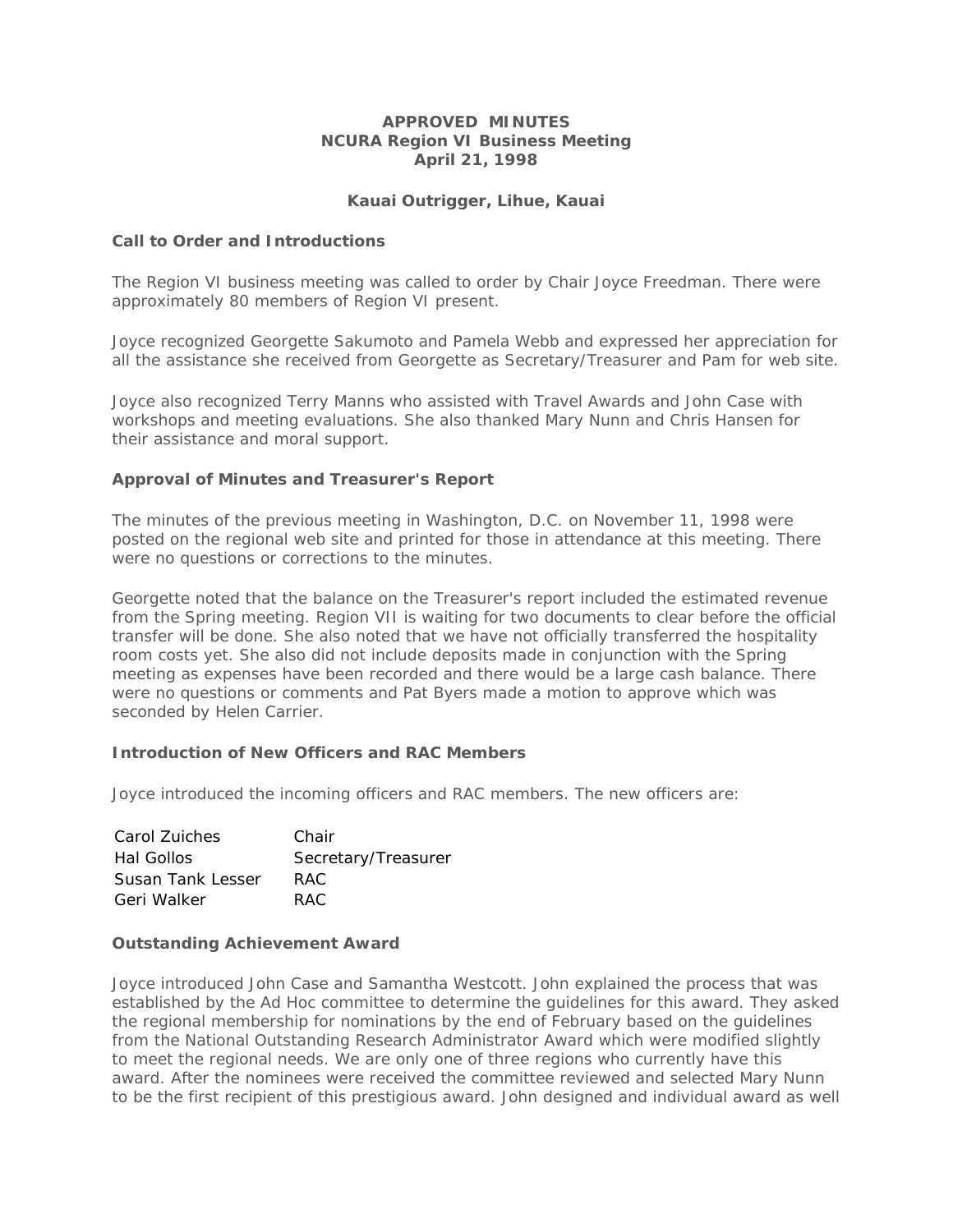as a perpetual plaque. A cash award of \$500 also accompanied the glass sculpture which was awarded to Mary.

Helen Carrier suggested that the perpetual plaque be passed on to each awardee institution from year to year.

Joyce asked the membership if the region would like to continue this award. Pat Byers advised the membership that we would need to start the process of changing our by-laws to incorporate this as an official committee. Joyce made a motion and Helen Carrier seconded the motion to make the Region VI Outstanding Research Administrator Committee and official committee.

Your new chair Carol Zuiches will begin the process.

### **Reports from the National Committees**

Georgette reported that each Region has now been given their own separate checking accounts with Prudential. This will allow each region to manage their funds independent of the National Office account and can now invest regional funds in short term CD's etc. She did not invest any funds since November due to the regional meeting in Kauai. It was not certain how much funds would be need for deposits therefore she did not want to tie up funds prior to the meeting.

The F & B committee meeting in the summer was canceled by the chair John Fini this may.

No report was given by Bettye Albritton on Nominating Committee and Gayle Yamasaki on Membership.

John Case gave a report form John Bees on the Publications Committee. They have developed the micrograph, "Articulating the Role of the Research Administrator" which will be published in the near future. They have also developed a policy for the sale of the NCURA membership list to qualified vendors that meet specific terms and conditions. This policy will be sent to the membership in the near future. They have also developed formal letters of recognition and appreciation to authors of NCURA publications.

The committee is in he process of developing the following items:

\* micrographs for departmental admin., wkshop planning, compliance, indirect costs, unrelated business income and cost accounting standards.

\* a monograph for post-award administration

\* a library bibliography for the NCURA web site to provide members with a list of various reference materials useful for research administrators.

It was also noted that the NCURA has a new look with the red letterhead and newsletter cover.

Louis Guin noted that the professional development committee is looking into possibly publishing on line or developing a CD Rom. Please contact Louis via E-mail if you are interested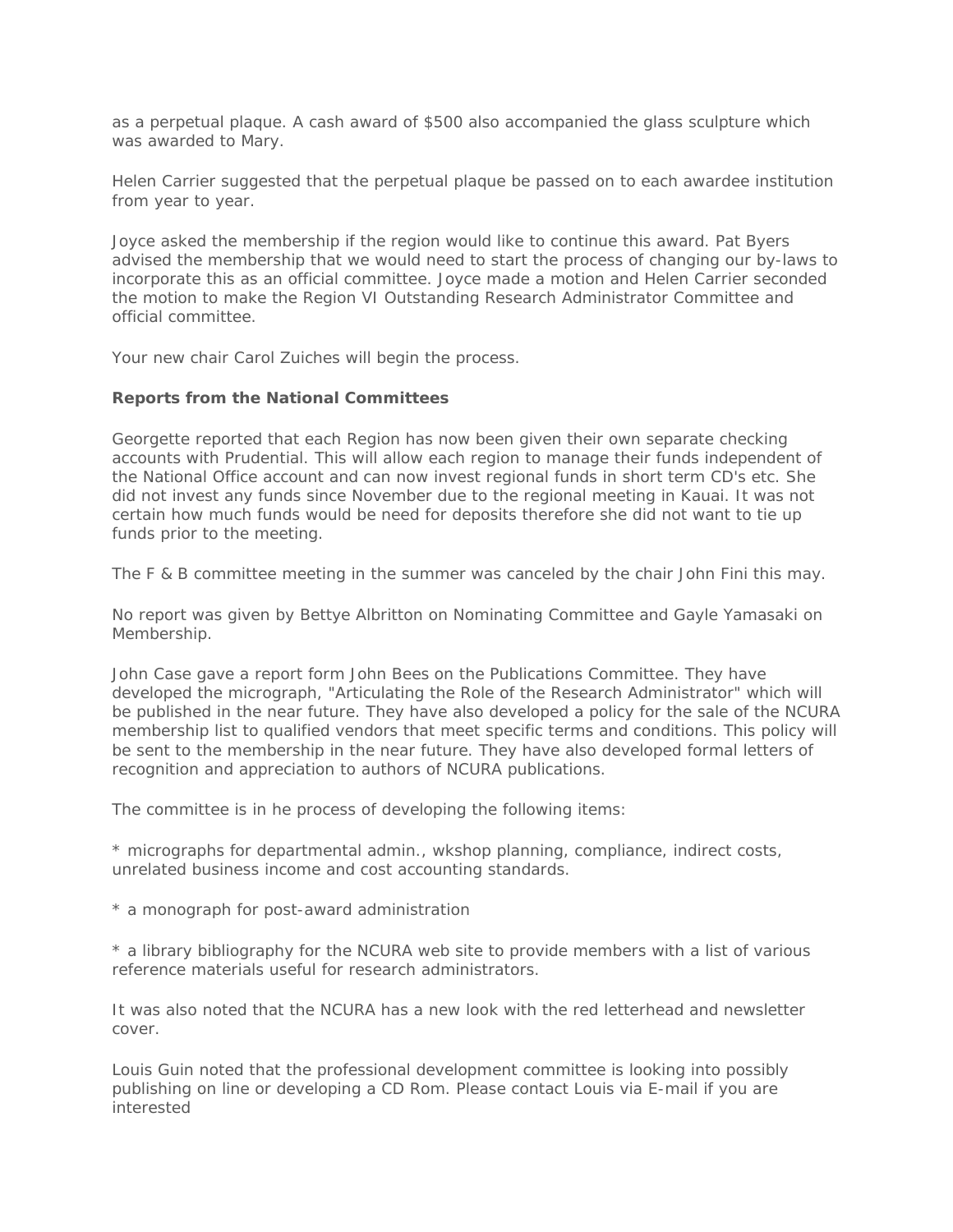## **Travel Awards**

Terry Manns chaired the Travel Awards committee and thanked the twenty-three members who volunteered to serve on the committee. A six member committee (including the chair) was chosen to review the applications for the national meeting and another six member committee has been chosen to review the applications for the Spring Meeting in Hawaii. Terry thanked John Case, Dennis Meerdink, Ann Pollack, Ray Riznyk, and Carol Sooter for being on the selection committee.

Twelve nominations were received by the committee and the two recipients were Laurie King, CSPP Research & Service Foundation and Joan Redmon, San Diego State University Foundation.

Terry thanked everyone who helped over the last year and asked anyone who was interested in volunteering next year to contact Carol Zuiches.

### **Web Committee Report**

Joyce explained that at the National meeting in November it was recommended that we begin the process of making the Web committee an official committee of the Region. Joyce had asked that the committee chair, Pamela Webb draft the guidelines that could be presented to the membership in order to change the by-laws. Due to her heavy workload Pam was not able to start the process. Joyce recommended that Carol follow up with Pam.

Dan Nordquist did report on the happenings on the regional Web site. It was noted that we had postings for 21 new positions. It was suggested that the listserv may be moved to be managed by Dan. Carol will look into this.

# **Spring Meeting 1999**

It was announced that the Spring meeting in 1999 will be held in Coeur d'Alene, Idaho. The meeting dates are tentatively scheduled for April 18-20, 1999. Mary Nunn clarified that it is not difficult to get there. You should fly into Spokane and there will be shuttle to the hotel for about \$25 for a round trip ticket. The hotel rates are tentatively set at around \$90 plus tax a night.

#### **New Business**

Joyce asked the membership for some ideas for possible sites for the 2000 meeting. Some of the sites suggested were Alaska, Seattle, Reno, Las Vegas and Tahoe. Joyce advised everyone that she would take these suggestions to the Region VII chair for discussion. The region may also post the choices on the web site for a vote.

Mary Nunn presented to the membership an old survey that was done in 1989 on Sponsored Project Offices. She asked the membership if they felt that undertaking such a survey would provide useful information. The majority in attendance agreed that such information would be very useful. The region gave approval for Mary to start the process of designing such a survey. We will be testing it our region and if it proves successful national may survey all regions.